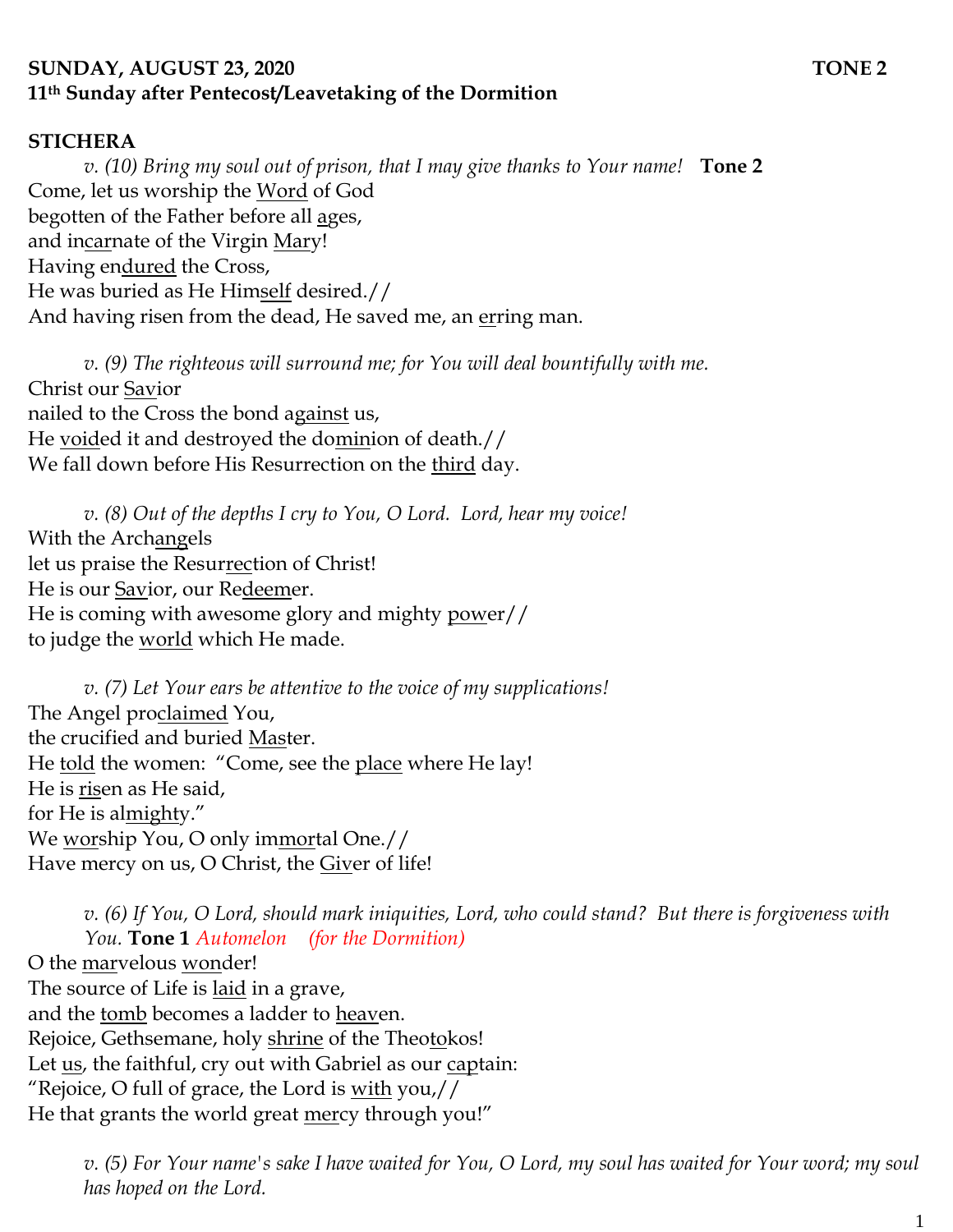O the marvelous wonder! The source of Life is laid in a grave, and the tomb becomes a ladder to heaven. Rejoice, Gethsemane, holy shrine of the Theotokos! Let <u>us</u>, the faithful, cry out with Gabriel as our captain: "Rejoice, O full of grace, the Lord is  $with$  you,  $//$ He that grants the world great mercy through you!"

*v. (4) From the morning watch until night, from the morning watch, let Israel hope on the Lord!*  O the wonder of your mysteries, pure Lady: you were made the throne of the Most High, and today you have passed from earth to heaven. Your glory is full of splendor, shining with grace in divine brightness. Virgins, be raised to the heights with the Mother of the King! Rejoice, O full of grace, the Lord is with you,// He that grants the world great mercy through you!

*v. (3) For with the Lord there is mercy and with Him is plenteous redemption, and He will deliver Israel from all his iniquities.*

O the wonder of your mysteries, pure Lady: you were made the throne of the Most High, and today you have passed from earth to heaven. Your glory is full of splendor, shining with grace in divine brightness. Virgins, be raised to the heights with the Mother of the King! Rejoice, O full of grace, the Lord is with you,// He that grants the world great mercy through you!

*v. (2) Praise the Lord, all nations! Praise Him, all peoples!* The Dominions and Thrones, the Rulers, Principalities and Powers, the Cherubim and fearsome Seraphim, glorify your falling asleep. All those born of earth rejoice, adorned with honor by your divine glory. Kings fall <u>down</u> and sing with the Archangels and Angels: "Rejoice, O full of grace, the Lord is with you,// He that grants the world great <u>mer</u>cy through you!"

*v. (1) For His mercy is abundant towards us; and the truth of the Lord endures forever.*  The Dominions and Thrones, the Rulers, Principalities and Powers, the Cherubim and fearsome Seraphim, glorify your falling asleep. All those born of earth rejoice, adorned with honor by your divine glory. Kings fall **down** and sing with the Archangels and **Angels**: "Rejoice, O full of grace, the Lord is with you,// He that grants the world great mercy through you!"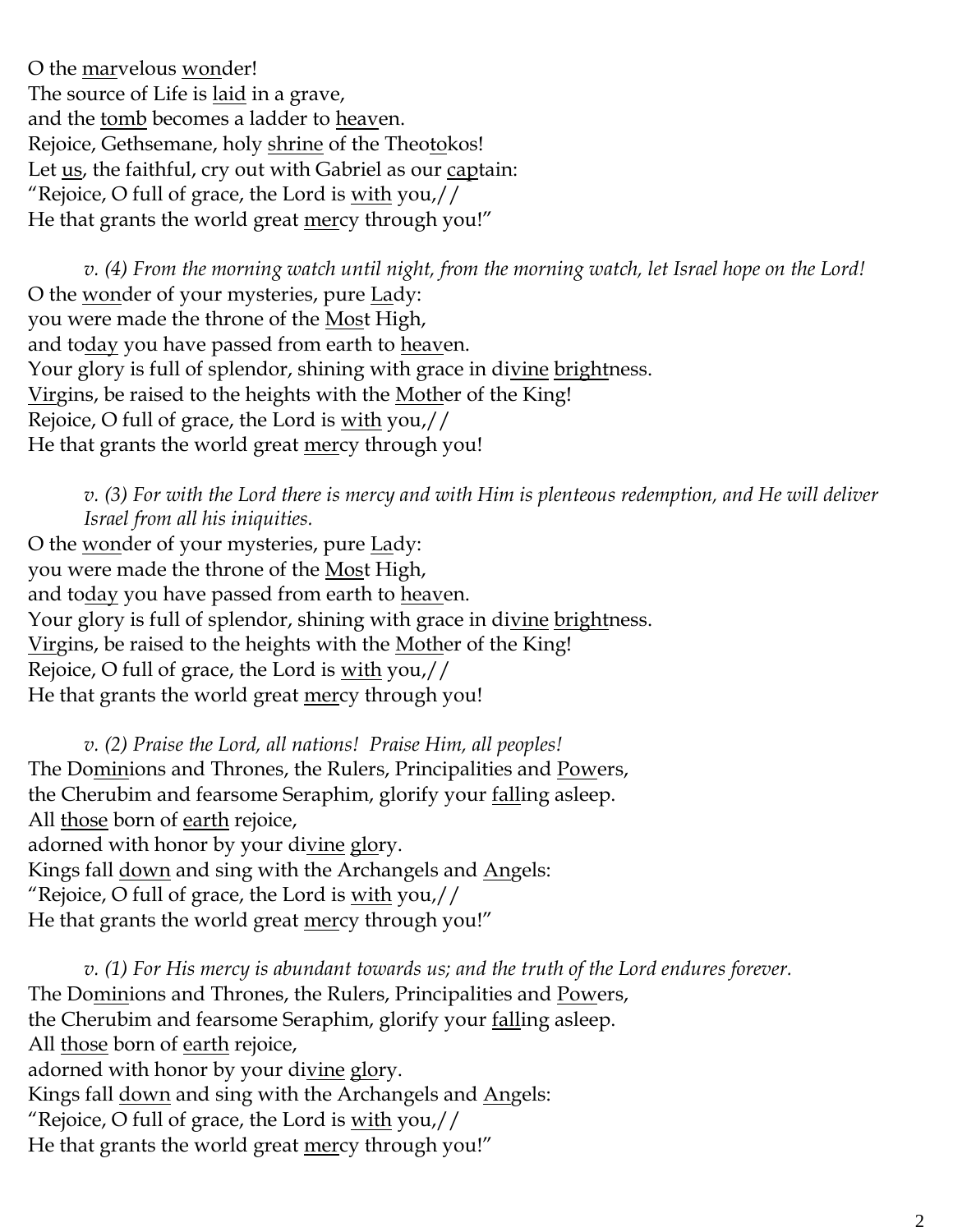*Glory to the Father, and to the Son, and to the Holy Spirit; now and ever, and unto ages of ages. Amen.*  **Tone 1** By the divine command the God-bearing Apostles were caught up by clouds from every place. When they came to your all-pure body, the <u>source</u> of Life, they kissed it most reverently. The highest Powers of heaven were also present with their Master, and seized with awe they escorted the inviolate body, the <u>body</u> that had received <u>God</u> in the flesh. In a manner beyond this world they went before it and invisibly cried out to the ranks above them: "Be<u>hold</u>, the <u>Queen</u> of all, the Child of God, has come! Lift up your gates, and in a manner beyond this world receive the Mother of the everlasting Light, for through her was accomplished the salvation of all the mortal race! We cannot gaze upon her, nor is it possible to render honor worthy of her, for her excellence surpasses all understanding." Therefore, O immaculate Theotokos, who live forever with your Son, the life-bearing King, pray ceaselessly to Him to preserve the new people of God, and to save them from every hostile assault, for we have acquired your intercession,//

and to the ages, in manifest splendor, we call you blessed.

# **LITYA**

**Tone 1** It was right that the eye-witnesses and ministers of the Word should see the Dormition of His Mother according to the flesh: the final **mystery** concerning her;

so that they might be witnesses not only to the Ascension of the Savior,

but <u>al</u>so to the translation of her who g<u>ave</u> Him birth.

Assembled from all parts of the earth by divine power, they came to  $Z$ ion, and sent <u>forth</u> to heaven the Virgin, who is higher than the *Cherubim.//* We also venerate her, for she prays for our souls.

**Tone 2** She who is higher than the <u>heav</u>ens and more glorious than the *Cherubim*, she who is held in greater honor than all creation, she who by reason of her surpassing <u>pu</u>rity became the vessel of the everlasting Essence, to<u>day</u> commends her most pure soul into the <u>hands</u> of her Son.// With her all things are filled with joy, and she bestows great mercy on us.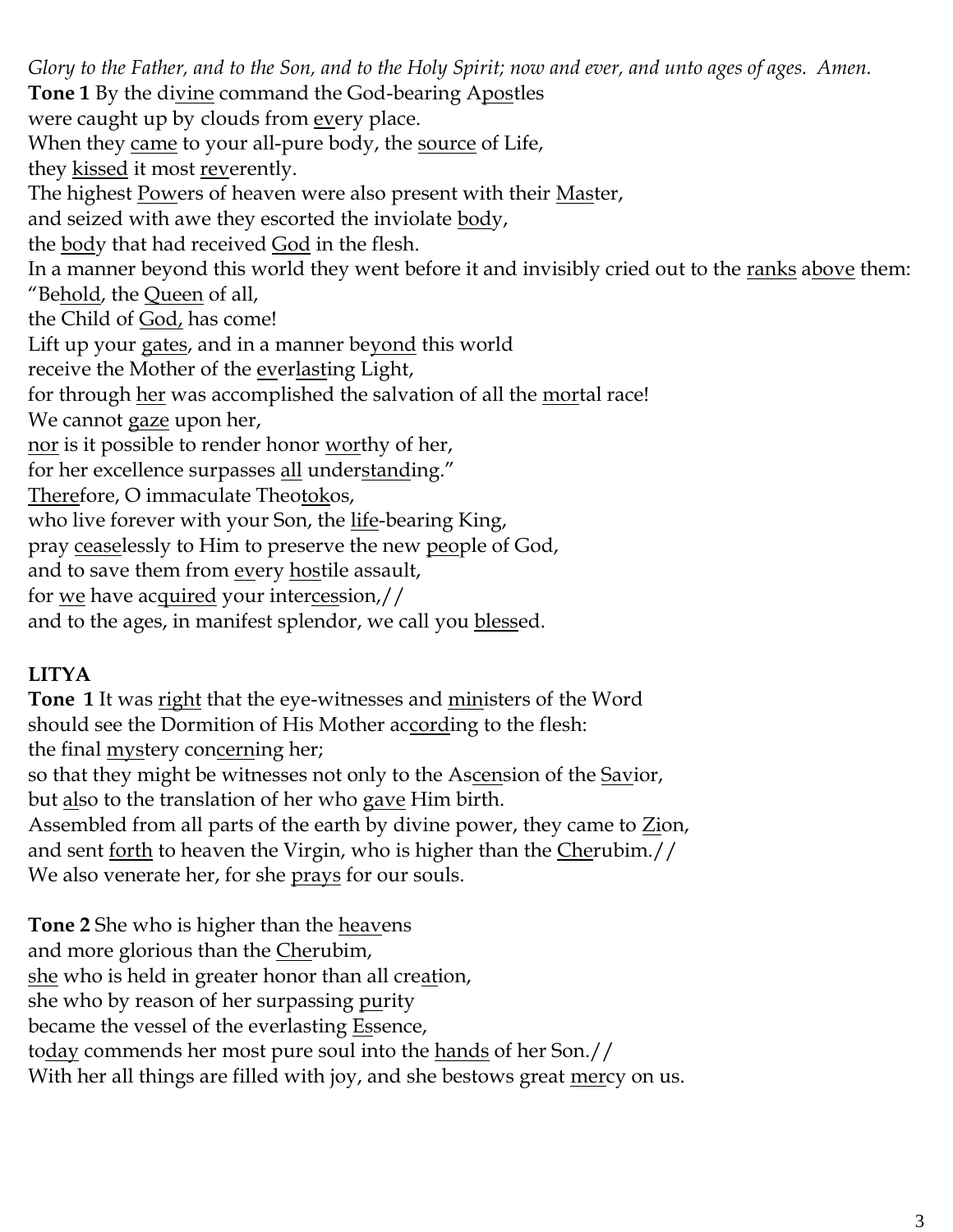**Tone 2** The spotless Bride, the Mother of Him in Whom the Father was well pleased, she who was preordained by God to be the dwelling place of His union of two natures without confusion, today delivers her blameless soul to her Creator and her God. The spiritual powers receive her with the honors due to God, and <u>she</u> who is truly the Mother of Life departs to life, the lamp of the unapproachable Light// the salvation of the faithful and hope of our souls.

**Tone 3** Come, all you ends of the earth, let us praise the most holy translation of the Mother of God; for she has placed her spotless soul into the hands of her Son! Therefore the world, restored to life by her holy Dormition, in radiant joy celebrates this feast with psalms and hymns and spiritual songs// together with the Angels and the Apostles.

*Glory to the Father, and to the Son, and to the Holy Spirit.* **Tone 5** *(by Theophanes)* Come, all who love to <u>keep</u> the feasts, come, let us <u>form</u> a choir! Come, let us crown the Church with songs, as the Ark of God goes to her rest! For today heaven is opened wide, as it receives the Mother of Him Who can<u>not</u> be contained. The earth, as it yields up the source of Life, is robed in blessing and majesty. The hosts of <u>Ang</u>els, present with the fellowship of the Apostles, gaze in great fear at her who bore the **Author** of life, now that she is translated from life to life. Let us all venerate and implore her: O Lady, forget not your ties of kinship// with those who keep in faith the feast of your all-holy Dormition!

*Now and ever and unto ages of ages. Amen.* **Tone 5** Sing, O people! Sing the praises of the Mother of our God; for today she delivers her soul, full of light, into the <u>hands</u> of Him Who became incarnate of her with<u>out</u> seed. And she entreats Him without ceasing// to grant the earth <u>peace</u> and great <u>mer</u>cy.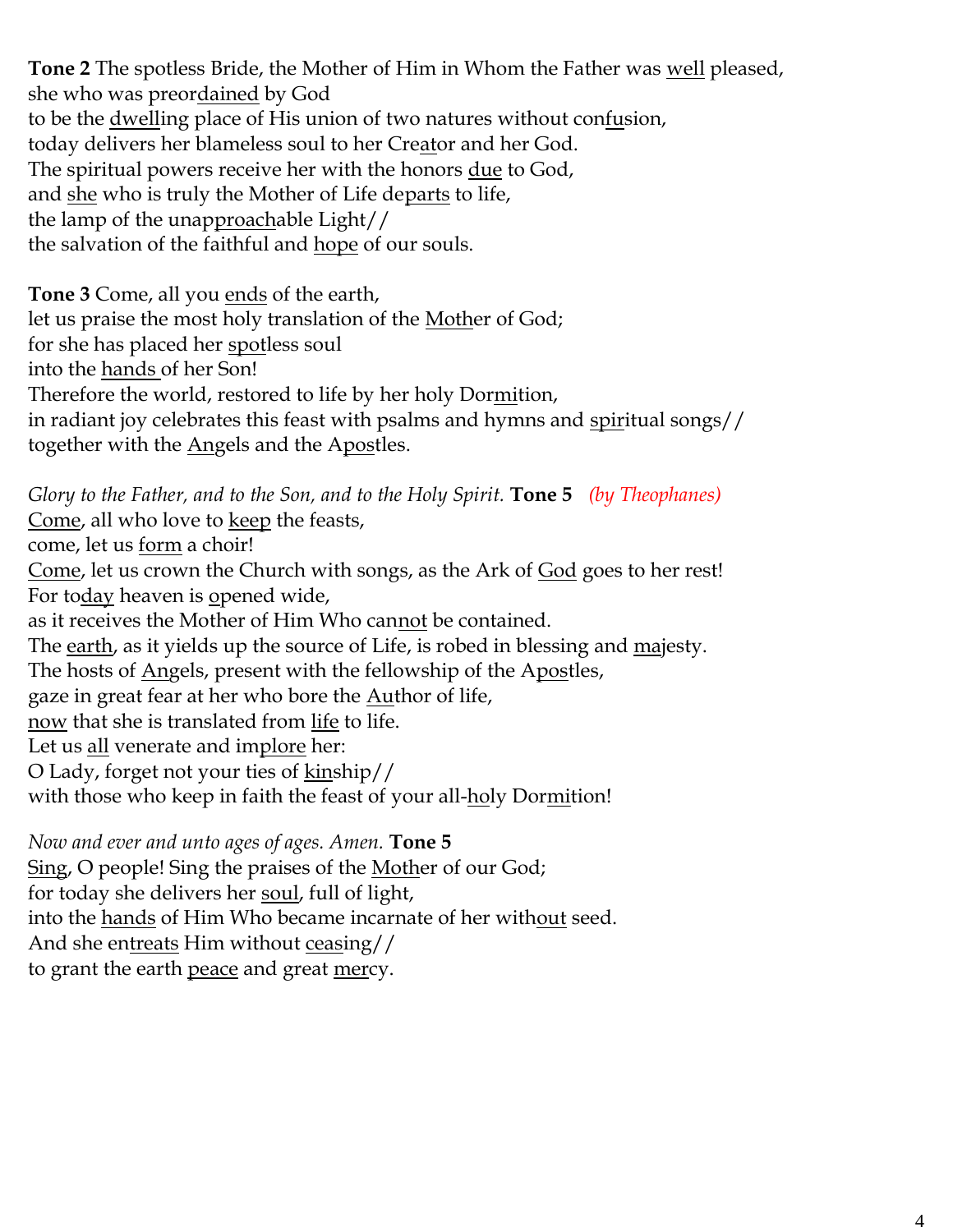#### *When the singers have completed the stichera, the deacon says:*

**G**od, save your people and bless your inheritance, watch over your world in mercy and compassions, lift up the horn of right-glorifying Christians and send down upon us your rich mercies, through the intercessions of our all-pure lady the Birthgiver of God and ever-virgin Mary, the remembrance of whose holy dormition we also fulfill, by the power of the precious and lifecreating Cross, by the protections of the honorable bodiless powers of heaven, through the supplications of the honorable, glorious prophet, forerunner and baptist John, of the holy, glorious, and all-laudable apostles, of our fathers among the saints, great hierarchs and teachers of the world Basil the Great, Gregory the Theologian and John Chrysostom; Athanasius and Cyril, John the Merciful, patriarchs of Alexandria, Nicholas of Myra, Spyridon the bishop of Trimythous, the wonderworkers; of the holy glorious and right-victorious martyrs, of the holy glorious great martyrs George the trophy-bearer, Demetrios the myrrh-streamer, Theodore the Recruit and Theodore the Commander, of our venerable and God-bearing Fathers, of the holy and righteous ancestors of God Joachim and Anna, and of all your saints, we implore you, only Lord full of mercy, hear us the sinners who pray to you and have mercy on us. *Choir:* Lord, have mercy. *(x3)*

**A**gain we pray for our most-pious and God-protected rulers, their dominion, victory, permanence, health, and salvation, and that the Lord our God works together with them and makes them prosper in all, and subdues under their feet every enemy and adversary. *Choir:* Lord, have mercy. *(x3)*

**A**gain we pray for our Archbishop and father (name). *Choir:* Lord, have mercy. *(x3)*

**A**gain we pray for every Christian soul distressed and weary, in need of God's mercy and help, for the protection of this holy house and those who dwell in it, for the peace and stillness of the whole world, for the stability of the holy Churches of God, for the salvation and help of our fathers and brothers who with diligence and fear of God labor and serve, for those who are absent and those who are abroad, for the healing of those who lie in infirmity, for the repose, blessed memory and remission of sins of all our right-glorifying fathers and brethren gone before us, who piously lie asleep here and everywhere, for deliverance of the imprisoned, and for our brethren who are in ministries, and for all who serve and have served in this holy house, let us say: *Choir:* Lord, have mercy. *(x3)*

**A**gain we pray that this holy house, and every monastery, city, and countryside be kept from pestilence, famine, earthquake, flood, fire, sword, invasion of enemies, civil war, and sudden death; that our good God who loves mankind be gracious, favorable, and conciliatory, and turn away and dispel all the wrath and illness stirred up against us, and deliver us from his looming righteous threat, and have mercy on us.

*Choir:* Lord, have mercy. *(x3)*

**A**gain we pray that the Lord God will hear the voice of our supplication, of the sinners, and have mercy on us.

*Choir:* Lord, have mercy. *(x3)*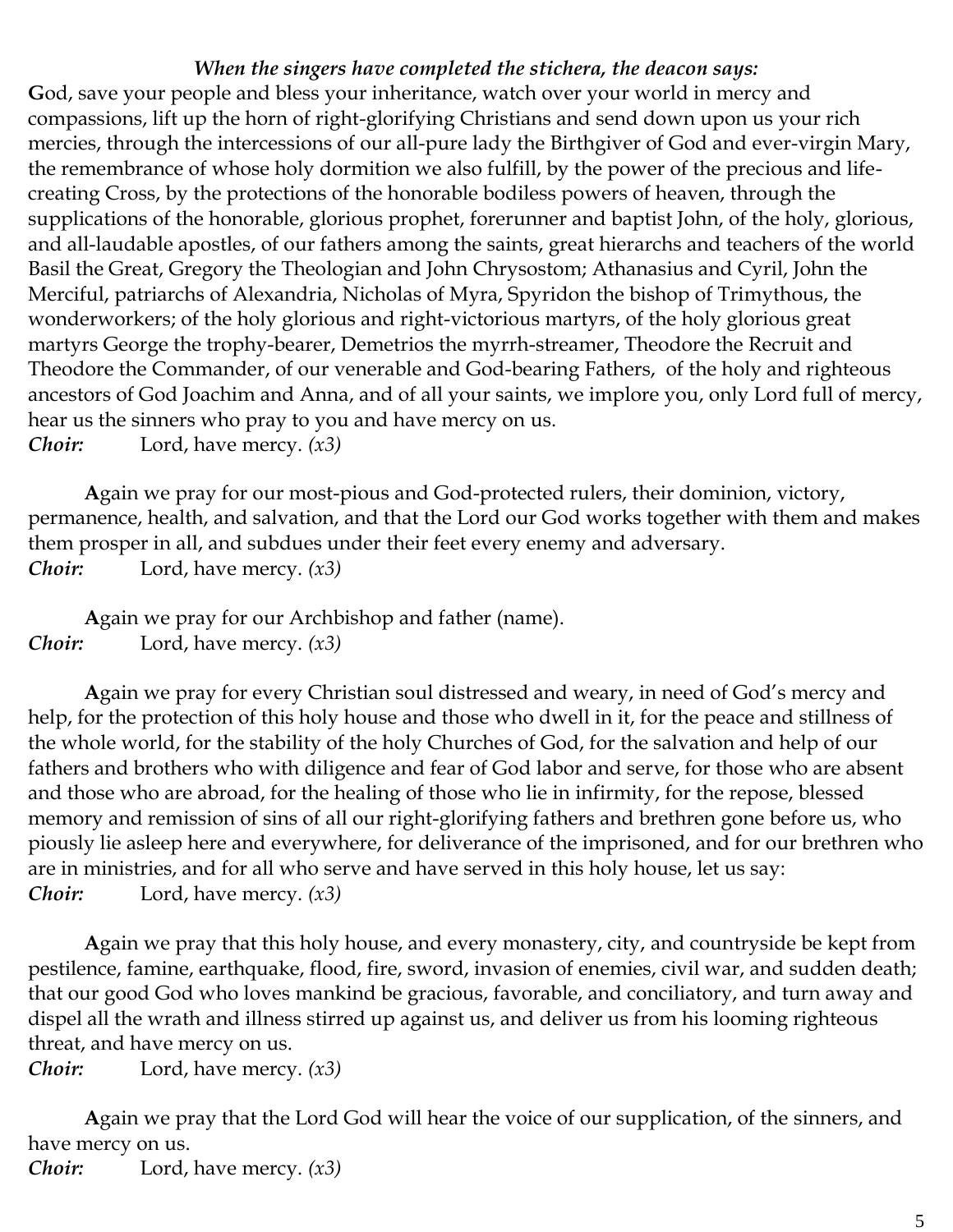*Priest:* Hear us, God, our Savior, the hope of all the ends of the earth and of those who are far off upon the sea; and be gracious, Master, be gracious to us, upon our sins, and have mercy on us. For you are a merciful God and love mankind, and to you we send up glory, to the Father and to the Son and to the Holy Spirit, now and ever and to the ages of ages.

*Choir:* Amen. **Priest:** Peace to all. *Choir:* And to your spirit. *Deacon:* Let us bow our heads to the Lord. *Choir:* To You, O Lord.

# *All bow their heads as the priest says the following prayer aloud:*

**M**aster full of mercy, Lord Jesus Christ our God, through the intercessions of our all-pure Lady the Birthgiver of God and ever-virgin Mary whose remembrance of her holy dormition we also fulfill, by the power of the precious and life-creating Cross, by the protections of the honorable bodiless powers of heaven, through the supplications of the honorable, glorious prophet, forerunner and baptist John, of the holy, glorious, and all-laudable apostles, of our fathers among the saints, great hierarchs and teachers of the world Basil the Great, Gregory the Theologian and John Chrysostom; Athanasius and Cyril, John the Merciful, patriarchs of Alexandria, Nicholas of Myra, Spyridon the bishop of Trimythous, the wonderworkers; of the holy glorious and right-victorious martyrs, of the holy glorious great martyrs George the trophy-bearer, Demetrios the myrrh-streamer, Theodore the Recruit and Theodore the Commander, of our venerable and God-bearing Fathers, of the holy and righteous ancestors of God Joachim and Anna, and of all your saints, make our supplication acceptable, grant us remission of our trespasses, shelter us in the shelter of your wings, drive away from us every enemy and adversary, make our life peaceful, Lord, have mercy on us and on your world and save our souls, for you are good and love mankind. *Choir:* Amen.

*Priest:* Rejoice, O Virgin Theotokos, Mary full of grace, the Lord is with you. Blessed are you among women and blessed is the fruit of your womb, for you have borne the Savior of our souls. *(x1)*

*Choir:* Rejoice, O Virgin Theotokos, Mary full of grace, the Lord is with you. Blessed are you among women and blessed is the fruit of your womb, for you have borne the Savior of our souls. *(twice)*

*The priest takes one of the loaves from the five loaves and with it makes the sign of the cross over the loaves. Deacon:* Let us pray to the Lord.

*Choir:* Lord, have mercy.

*Priest:* **L**ord Jesus Christ our God, who blessed the five loaves in the wilderness and with them fed the five thousand, yourself also bless these loaves, the wheat, the wine and the oil, and multiply them in this holy city and in the whole world; and sanctify your faithful servants who will partake of them. **F**or it is you who bless and sanctify all things, Christ our God, and to you we send up glory, together with your unoriginate Father and your all-holy, and good, and life-creating Spirit, now and ever, and to the ages of ages.

*Choir:* Amen.

### **The priest takes one of the loaves and sings in Tone 7:**

- *Priest:* Rich men have turned poor  $*$  and gone hungry;  $*$  but they that seek the Lord  $*$  shall not be deprived of any good thing. *(once)*
- *Choir:* Rich men have turned poor \* and gone hungry; \* but they that seek the Lord \* shall not be deprived of any good thing. *(twice)*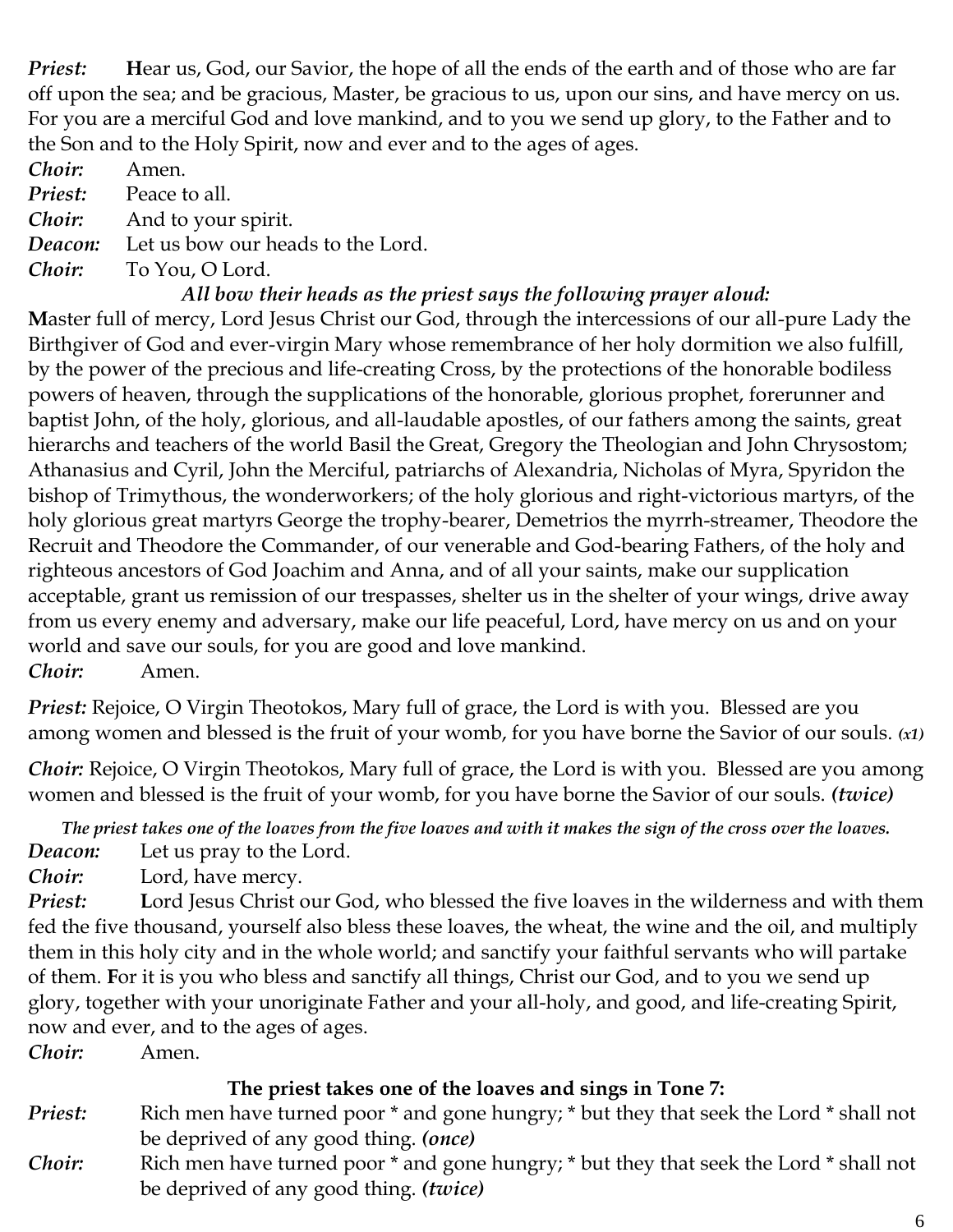# **APOSTICHA**

**Tone 2** Your Resurrection, O Christ our Savior, has enlightened the whole universe, recalling Your creation.// Glory to You, O almighty Lord!

*v. The Lord is King; He is robed in majesty!*  By the Tree You destroyed the curse of the Tree, O Savior. By Your burial You mortified the majesty of death. You have enlightened our race by Your Resurrection.// O Giver of life, Christ our God, glory to You!

*v. For He has established the world, so that it shall never be moved.* When You were seen nailed to the Cross, O Christ, You restored the beauty of Your creatures. The soldiers showed their inhumanity when they pierced Your side with a spear. The Hebrews, not knowing Your power, asked that Your tomb might be sealed, but through the <u>mer</u>cy of Your compassion, You accepted the tomb and rose on the third day!// O Lord, glory to You!

*v. Holiness befits Your house, O Lord, forevermore!*  O Christ, the Giver of life, for the sake of the dead You voluntarily endured death, descending into hell as the Mighty One to save those who awaited Your coming, granting them the life of paradise instead of hell. Grant also to us who glorify Your Resurrection on the third day// cleansing of our sins and great <u>mer</u>cy!

*Glory to the Father, and to the Son, and to the Holy Spirit; now and ever, and unto ages of ages. Amen.* **Tone 4** At your departing, O Virgin Theotokos, to Him Who was ineffably born of you, James, the first bishop and brother of the Lord, was there, and so was Peter, the most honored pinnacle of the theologians, and the whole sacred choir of the Apostles. In words of theology that showed forth heavenly things they sang the praises of the divine and amazing mystery of the dispensation of Christ, and they rejoiced, O all-praised Virgin, as they buried your body, the source of Life, which had received God. On high, the all-holy and most venerable angelic Powers, in amazement at the wonder, bowed and said to one another: "Lift up your gates, and receive her who bore the Creator of heaven and earth!" So we too celebrate your memory and cry out to you, all-praised Lady:// "Raise up the horn of Christians, and save our souls!"